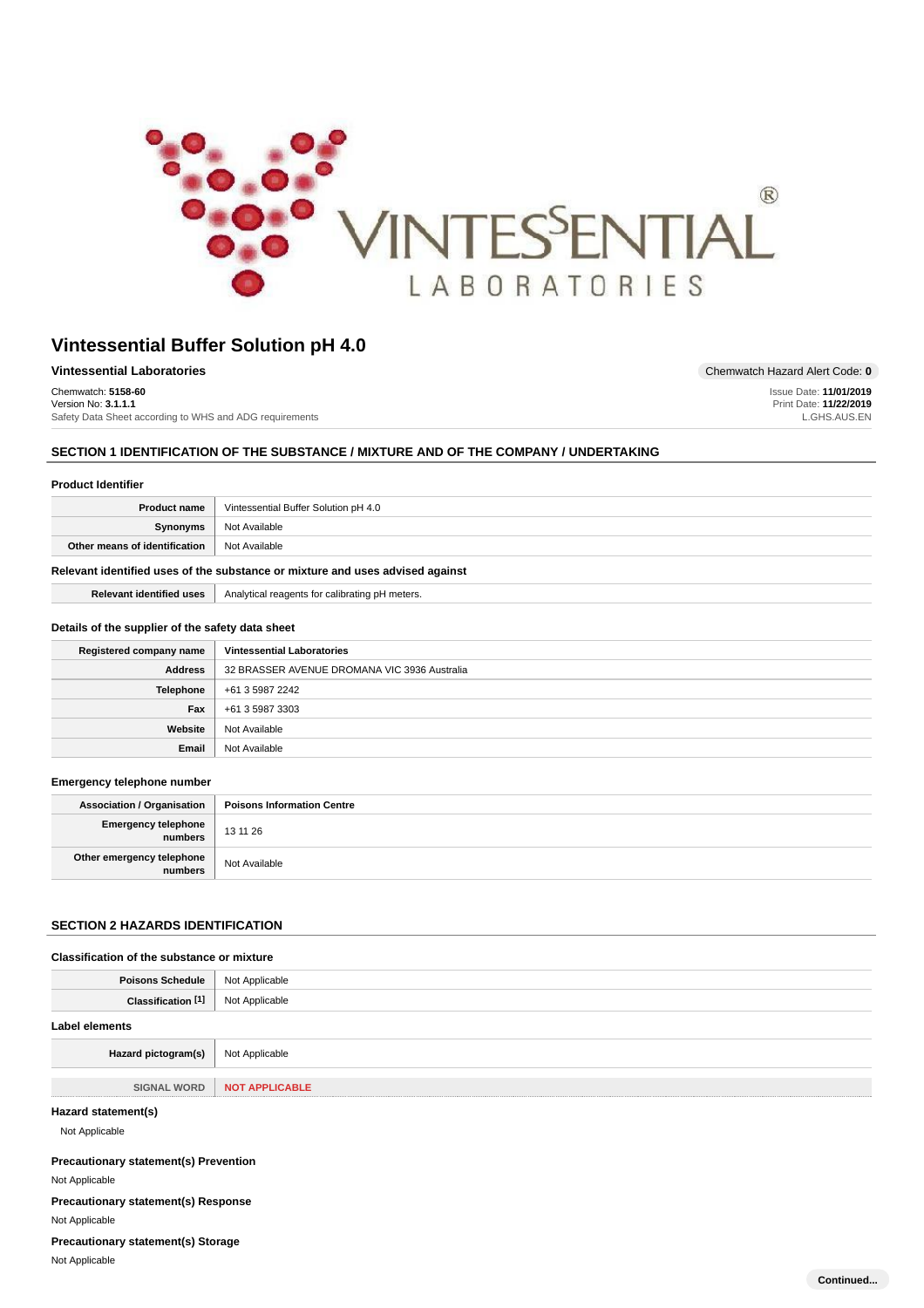**Continued...**

### **Precautionary statement(s) Disposal**

Not Applicable

# **SECTION 3 COMPOSITION / INFORMATION ON INGREDIENTS**

#### **Substances**

See section below for composition of Mixtures

#### **Mixtures**

| <b>CAS No</b> | %[weight] | Name                     |
|---------------|-----------|--------------------------|
| 877-24-7      |           | sium hydrogen phthalate، |
| 7732-18-5     | 99        | water                    |

# **SECTION 4 FIRST AID MEASURES**

#### **Description of first aid measures**

| <b>Eye Contact</b>  | If this product comes in contact with eyes:<br>▶ Wash out immediately with water.<br>If irritation continues, seek medical attention.<br>Removal of contact lenses after an eye injury should only be undertaken by skilled personnel. |
|---------------------|----------------------------------------------------------------------------------------------------------------------------------------------------------------------------------------------------------------------------------------|
| <b>Skin Contact</b> | If skin contact occurs:<br>Immediately remove all contaminated clothing, including footwear.<br>Flush skin and hair with running water (and soap if available).<br>Seek medical attention in event of irritation.                      |
| Inhalation          | If fumes, aerosols or combustion products are inhaled remove from contaminated area.<br>Other measures are usually unnecessary.                                                                                                        |
| Ingestion           | Immediately give a glass of water.<br>First aid is not generally required. If in doubt, contact a Poisons Information Centre or a doctor.                                                                                              |

# **Indication of any immediate medical attention and special treatment needed**

Treat symptomatically.

# **SECTION 5 FIREFIGHTING MEASURES**

#### **Extinguishing media**

- There is no restriction on the type of extinguisher which may be used.
- Use extinguishing media suitable for surrounding area.

# **Special hazards arising from the substrate or mixture**

| <b>Fire Incompatibility</b>    | None known.                                                                                                                                                                                                                                                                                                                                                                                                                                                                                                                                                  |
|--------------------------------|--------------------------------------------------------------------------------------------------------------------------------------------------------------------------------------------------------------------------------------------------------------------------------------------------------------------------------------------------------------------------------------------------------------------------------------------------------------------------------------------------------------------------------------------------------------|
| <b>Advice for firefighters</b> |                                                                                                                                                                                                                                                                                                                                                                                                                                                                                                                                                              |
| <b>Fire Fighting</b>           | Alert Fire Brigade and tell them location and nature of hazard.<br>► Wear breathing apparatus plus protective gloves in the event of a fire.<br>▶ Prevent, by any means available, spillage from entering drains or water courses.<br>▶ Use fire fighting procedures suitable for surrounding area.<br>▶ DO NOT approach containers suspected to be hot.<br>▶ Cool fire exposed containers with water spray from a protected location.<br>If safe to do so, remove containers from path of fire.<br>Equipment should be thoroughly decontaminated after use. |
| <b>Fire/Explosion Hazard</b>   | • Non combustible.<br>▶ Not considered a significant fire risk, however containers may burn.                                                                                                                                                                                                                                                                                                                                                                                                                                                                 |
| <b>HAZCHEM</b>                 | Not Applicable                                                                                                                                                                                                                                                                                                                                                                                                                                                                                                                                               |

# **SECTION 6 ACCIDENTAL RELEASE MEASURES**

#### **Personal precautions, protective equipment and emergency procedures**

See section 8

#### **Environmental precautions**

See section 12

### **Methods and material for containment and cleaning up**

| <b>Minor Spills</b> | • Clean up all spills immediately.<br>Avoid breathing vapours and contact with skin and eyes.<br>$\triangleright$ Control personal contact with the substance, by using protective equipment.<br>Contain and absorb spill with sand, earth, inert material or vermiculite.<br>$\blacktriangleright$ Wipe up.<br>Place in a suitable, labelled container for waste disposal. |
|---------------------|-----------------------------------------------------------------------------------------------------------------------------------------------------------------------------------------------------------------------------------------------------------------------------------------------------------------------------------------------------------------------------|
| <b>Major Spills</b> | Minor hazard.<br>Clear area of personnel.<br>Alert Fire Brigade and tell them location and nature of hazard.                                                                                                                                                                                                                                                                |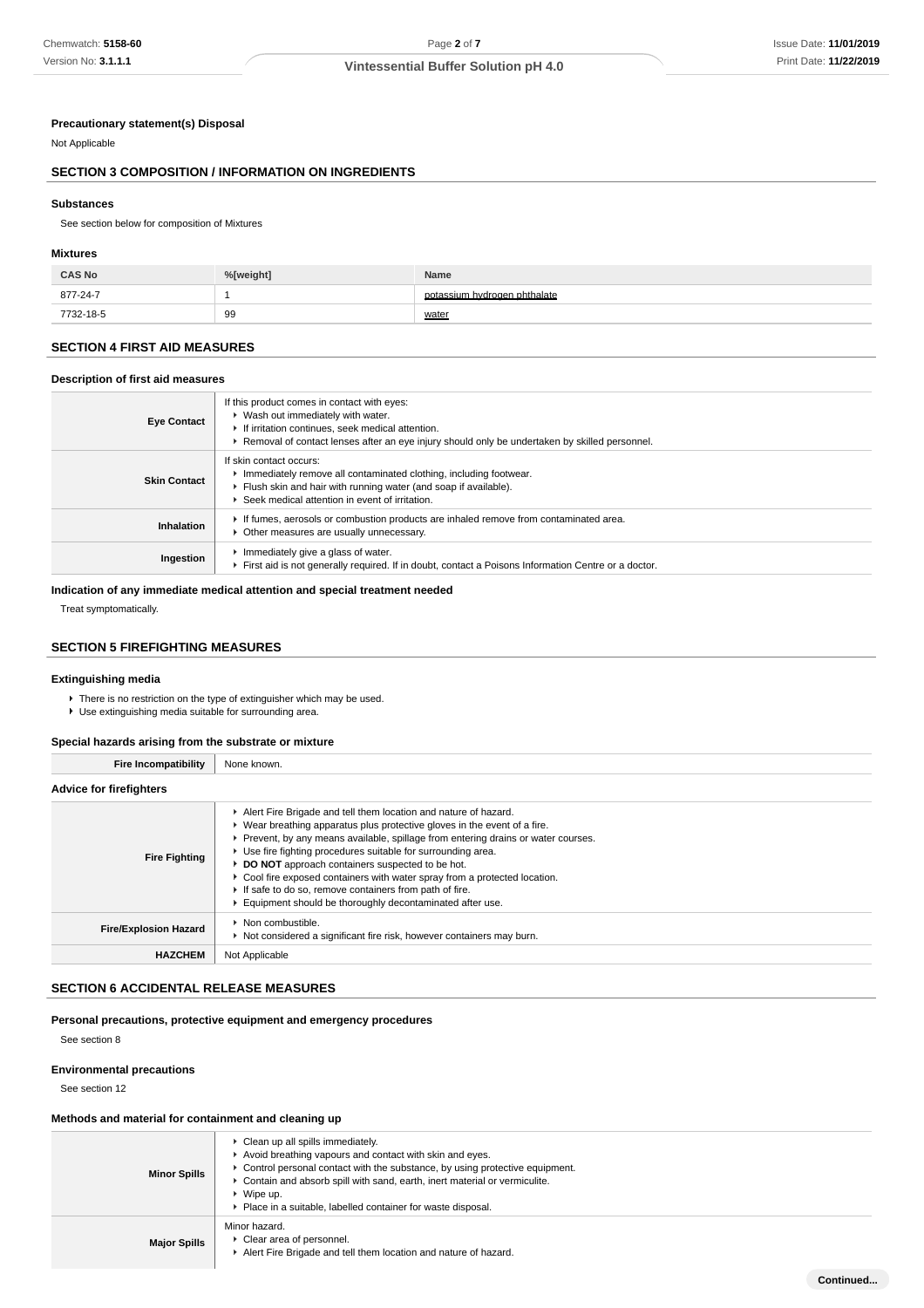| ► Control personal contact with the substance, by using protective equipment as required.                  |
|------------------------------------------------------------------------------------------------------------|
| Prevent spillage from entering drains or water ways.                                                       |
| ▶ Contain spill with sand, earth or vermiculite.                                                           |
| • Collect recoverable product into labelled containers for recycling.                                      |
| Absorb remaining product with sand, earth or vermiculite and place in appropriate containers for disposal. |
| • Wash area and prevent runoff into drains or waterways.                                                   |
| If contamination of drains or waterways occurs, advise emergency services.                                 |

Personal Protective Equipment advice is contained in Section 8 of the SDS.

# **SECTION 7 HANDLING AND STORAGE**

### **Precautions for safe handling**

| Safe handling                                              | Limit all unnecessary personal contact.<br>▶ Wear protective clothing when risk of exposure occurs.<br>▶ Use in a well-ventilated area.<br>• When handling DO NOT eat, drink or smoke.<br>Always wash hands with soap and water after handling.<br>Avoid physical damage to containers.<br>▶ Use good occupational work practice.<br>▶ Observe manufacturer's storage and handling recommendations contained within this SDS. |
|------------------------------------------------------------|-------------------------------------------------------------------------------------------------------------------------------------------------------------------------------------------------------------------------------------------------------------------------------------------------------------------------------------------------------------------------------------------------------------------------------|
| Other information                                          | Store in original containers.<br>▶ Keep containers securely sealed.<br>Store in a cool, dry, well-ventilated area.<br>Store away from incompatible materials and foodstuff containers.<br>► Protect containers against physical damage and check regularly for leaks.<br>▶ Observe manufacturer's storage and handling recommendations contained within this SDS.                                                             |
| Asadhisas for este stereos, healidhea eachartasanath.Https |                                                                                                                                                                                                                                                                                                                                                                                                                               |

**Conditions for safe storage, including any incompatibilities**

| Suitable container      | • Glass container is suitable for laboratory quantities<br>Polyethylene or polypropylene container.<br>▶ Packing as recommended by manufacturer.<br>▶ Check all containers are clearly labelled and free from leaks. |
|-------------------------|----------------------------------------------------------------------------------------------------------------------------------------------------------------------------------------------------------------------|
| Storage incompatibility | None known                                                                                                                                                                                                           |

# **SECTION 8 EXPOSURE CONTROLS / PERSONAL PROTECTION**

#### **Control parameters**

# **OCCUPATIONAL EXPOSURE LIMITS (OEL)**

**INGREDIENT DATA**

Not Available

# **EMERGENCY LIMITS**

| Ingredient                           | <b>Material name</b>                                                                                                  |                     | TEEL-1       | TEEL-2       | TEEL-3       |
|--------------------------------------|-----------------------------------------------------------------------------------------------------------------------|---------------------|--------------|--------------|--------------|
| potassium hydrogen phthalate         | Hydrogen potassium phthalate; (Phthalic acid, monopotassium salt; Potassium acid phthalate;<br>Potassium biphthalate) |                     | 9.6<br>mg/m3 | 110<br>mg/m3 | 630<br>mg/m3 |
|                                      |                                                                                                                       |                     |              |              |              |
| Ingredient                           | <b>Original IDLH</b>                                                                                                  | <b>Revised IDLH</b> |              |              |              |
| potassium hydrogen phthalate         | Not Available                                                                                                         | Not Available       |              |              |              |
| water                                | Not Available                                                                                                         | Not Available       |              |              |              |
| <b>OCCUPATIONAL EXPOSURE BANDING</b> |                                                                                                                       |                     |              |              |              |

| Ingredient                   | <b>Occupational Exposure Band Rating</b>                                                                                                                                                                                                                                                                                                                                 | <b>Occupational Exposure Band Limit</b> |
|------------------------------|--------------------------------------------------------------------------------------------------------------------------------------------------------------------------------------------------------------------------------------------------------------------------------------------------------------------------------------------------------------------------|-----------------------------------------|
| potassium hydrogen phthalate |                                                                                                                                                                                                                                                                                                                                                                          | ≤ 0.01 mg/m <sup>3</sup>                |
| Notes:                       | Occupational exposure banding is a process of assigning chemicals into specific categories or bands based on a chemical's potency and the<br>adverse health outcomes associated with exposure. The output of this process is an occupational exposure band (OEB), which corresponds to a<br>range of exposure concentrations that are expected to protect worker health. |                                         |

#### **MATERIAL DATA**

| <b>MATERIAL DATA</b>                |                                                                                                                                                                                                                                                                                                                                                                                                                                                                                                                                                                                                                                                                                                                                                                                                                                                                            |
|-------------------------------------|----------------------------------------------------------------------------------------------------------------------------------------------------------------------------------------------------------------------------------------------------------------------------------------------------------------------------------------------------------------------------------------------------------------------------------------------------------------------------------------------------------------------------------------------------------------------------------------------------------------------------------------------------------------------------------------------------------------------------------------------------------------------------------------------------------------------------------------------------------------------------|
| Exposure controls                   |                                                                                                                                                                                                                                                                                                                                                                                                                                                                                                                                                                                                                                                                                                                                                                                                                                                                            |
| Appropriate engineering<br>controls | General exhaust is adequate under normal operating conditions.                                                                                                                                                                                                                                                                                                                                                                                                                                                                                                                                                                                                                                                                                                                                                                                                             |
| <b>Personal protection</b>          |                                                                                                                                                                                                                                                                                                                                                                                                                                                                                                                                                                                                                                                                                                                                                                                                                                                                            |
| Eye and face protection             | No special equipment for minor exposure i.e. when handling small quantities.<br>OTHERWISE:<br>Safety glasses with side shields.<br>► Contact lenses may pose a special hazard; soft contact lenses may absorb and concentrate irritants. A written policy document, describing<br>the wearing of lenses or restrictions on use, should be created for each workplace or task. This should include a review of lens absorption<br>and adsorption for the class of chemicals in use and an account of injury experience. Medical and first-aid personnel should be trained in<br>their removal and suitable equipment should be readily available. In the event of chemical exposure, begin eye irrigation immediately and<br>remove contact lens as soon as practicable. Lens should be removed at the first signs of eye redness or irritation - lens should be removed in |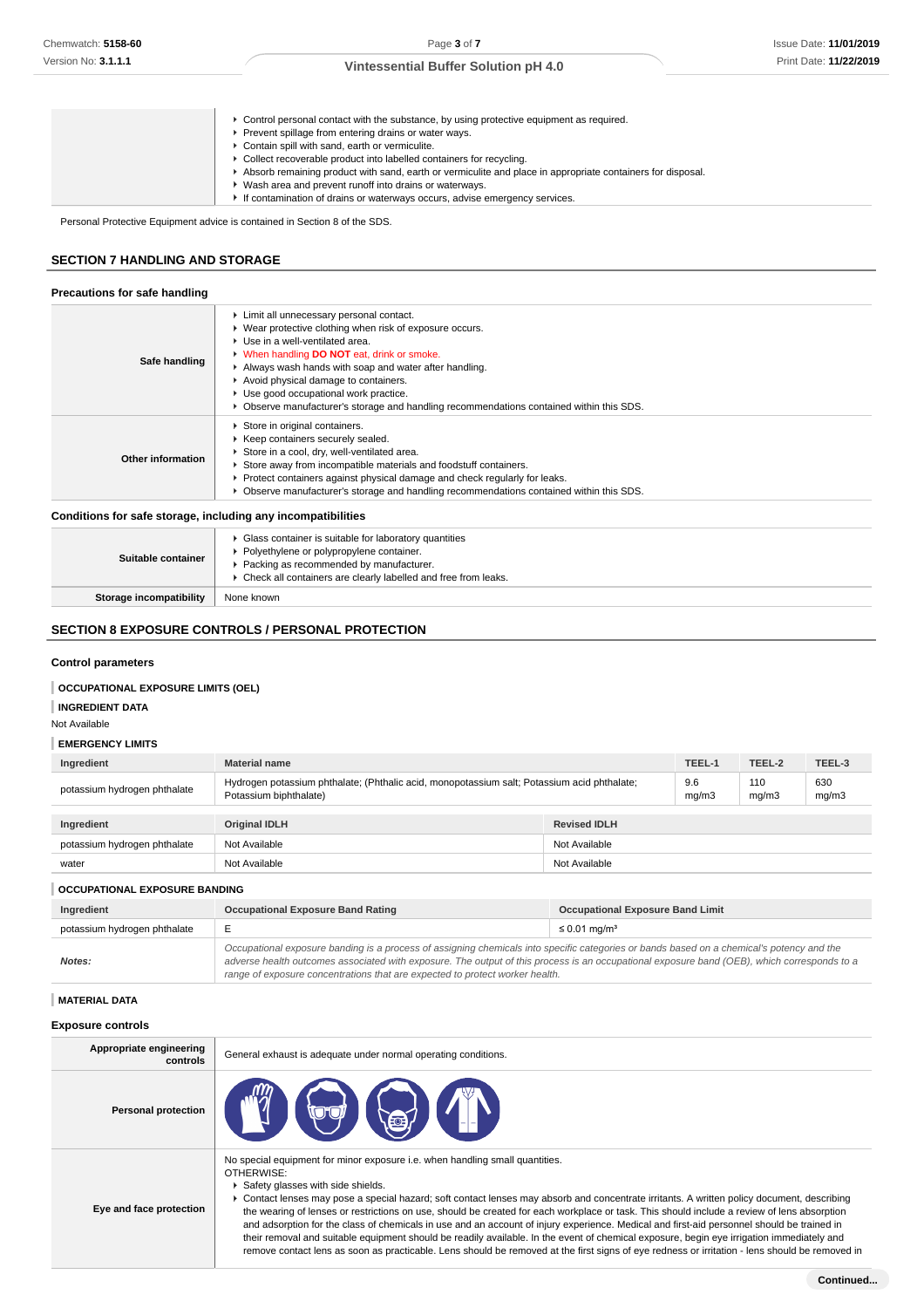|                        | a clean environment only after workers have washed hands thoroughly. [CDC NIOSH Current Intelligence Bulletin 59], [AS/NZS 1336 or<br>national equivalent] |
|------------------------|------------------------------------------------------------------------------------------------------------------------------------------------------------|
| <b>Skin protection</b> | See Hand protection below                                                                                                                                  |
| Hands/feet protection  | No special equipment needed when handling small quantities.<br><b>OTHERWISE:</b> Wear chemical protective gloves, e.g. PVC.                                |
| <b>Body protection</b> | See Other protection below                                                                                                                                 |
| Other protection       | Overalls.<br>Eyewash unit.                                                                                                                                 |

#### **Recommended material(s)**

**GLOVE SELECTION INDEX**

Glove selection is based on a modified presentation of the:  **"Forsberg Clothing Performance Index".**

 The effect(s) of the following substance(s) are taken into account in the **computergenerated** selection:

Vintessential Buffer Solution pH 4.0

| <b>Material</b> | CPI |
|-----------------|-----|
| <b>BUTYL</b>    | A   |
| <b>NEOPRENE</b> | A   |
| <b>VITON</b>    | A   |
| NATURAL RUBBER  | C   |
| <b>PVA</b>      | C   |

\* CPI - Chemwatch Performance Index

A: Best Selection

B: Satisfactory; may degrade after 4 hours continuous immersion

C: Poor to Dangerous Choice for other than short term immersion

**NOTE**: As a series of factors will influence the actual performance of the glove, a final selection must be based on detailed observation. -

\* Where the glove is to be used on a short term, casual or infrequent basis, factors such as "feel" or convenience (e.g. disposability), may dictate a choice of gloves which might otherwise be unsuitable following long-term or frequent use. A qualified practitioner should be consulted.

#### **Respiratory protection**

Particulate. (AS/NZS 1716 & 1715, EN 143:2000 & 149:001, ANSI Z88 or national equivalent)

Selection of the Class and Type of respirator will depend upon the level of breathing zone contaminant and the chemical nature of the contaminant. Protection Factors (defined as the ratio of contaminant outside and inside the mask) may also be important.

| Required<br>minimum<br>protection factor | Maximum gas/vapour<br>concentration present in air<br>p.p.m. (by volume) | Half-face<br>Respirator         | <b>Full-Face</b><br>Respirator   |
|------------------------------------------|--------------------------------------------------------------------------|---------------------------------|----------------------------------|
| up to 10                                 | 1000                                                                     | -AUS / Class1<br>P <sub>2</sub> |                                  |
| up to 50                                 | 1000                                                                     | ٠                               | -AUS / Class<br>1 P <sub>2</sub> |
| up to 50                                 | 5000                                                                     | Airline *                       | ۰                                |
| up to $100$                              | 5000                                                                     | ٠                               | $-2P2$                           |
| up to 100                                | 10000                                                                    | ٠                               | $-3P2$                           |
| $100+$                                   |                                                                          |                                 | Airline**                        |

\* - Continuous Flow \*\* - Continuous-flow or positive pressure demand A(All classes) = Organic vapours, B AUS or B1 = Acid gasses, B2 = Acid gas or hydrogen cyanide(HCN), B3 = Acid gas or hydrogen cyanide(HCN), E = Sulfur dioxide(SO2), G = Agricultural chemicals, K = Ammonia(NH3), Hg = Mercury, NO = Oxides of nitrogen,  $MB =$  Methyl bromide,  $AX =$  Low boiling point organic compounds(below 65 degC)

### **SECTION 9 PHYSICAL AND CHEMICAL PROPERTIES**

### **Information on basic physical and chemical properties**

| Appearance                                      | Clear red odourless liquid; mixes with water. |                                            |                |
|-------------------------------------------------|-----------------------------------------------|--------------------------------------------|----------------|
|                                                 |                                               |                                            |                |
| <b>Physical state</b>                           | Liquid                                        | Relative density (Water = 1)               | 1.0            |
| Odour                                           | Not Available                                 | Partition coefficient n-octanol<br>/ water | Not Available  |
| <b>Odour threshold</b>                          | Not Available                                 | Auto-ignition temperature (°C)             | Not Available  |
| pH (as supplied)                                | 4                                             | <b>Decomposition temperature</b>           | Not Available  |
| Melting point / freezing point<br>(°C)          | Not Available                                 | Viscosity (cSt)                            | Not Available  |
| Initial boiling point and boiling<br>range (°C) | ~100                                          | Molecular weight (g/mol)                   | Not Applicable |
| Flash point (°C)                                | Not Applicable                                | <b>Taste</b>                               | Not Available  |
| <b>Evaporation rate</b>                         | Not Available                                 | <b>Explosive properties</b>                | Not Available  |
| Flammability                                    | Not Applicable                                | <b>Oxidising properties</b>                | Not Available  |
| Upper Explosive Limit (%)                       | Not Applicable                                | Surface Tension (dyn/cm or<br>$mN/m$ )     | Not Available  |
| Lower Explosive Limit (%)                       | Not Applicable                                | <b>Volatile Component (%vol)</b>           | Not Available  |
| Vapour pressure (kPa)                           | $-3.3 \ @ \ 25C$                              | Gas group                                  | Not Available  |
| Solubility in water                             | Miscible                                      | pH as a solution (1%)                      | Not Available  |
| Vapour density $(Air = 1)$                      | Not Available                                 | VOC g/L                                    | Not Available  |

### **SECTION 10 STABILITY AND REACTIVITY**

| Reactivity                                   | See section 7                                                             |
|----------------------------------------------|---------------------------------------------------------------------------|
| <b>Chemical stability</b>                    | Product is considered stable and hazardous polymerisation will not occur. |
| <b>Possibility of hazardous</b><br>reactions | See section 7                                                             |
| <b>Conditions to avoid</b>                   | See section 7                                                             |
| Incompatible materials                       | See section 7                                                             |
| <b>Hazardous decomposition</b><br>products   | See section 5                                                             |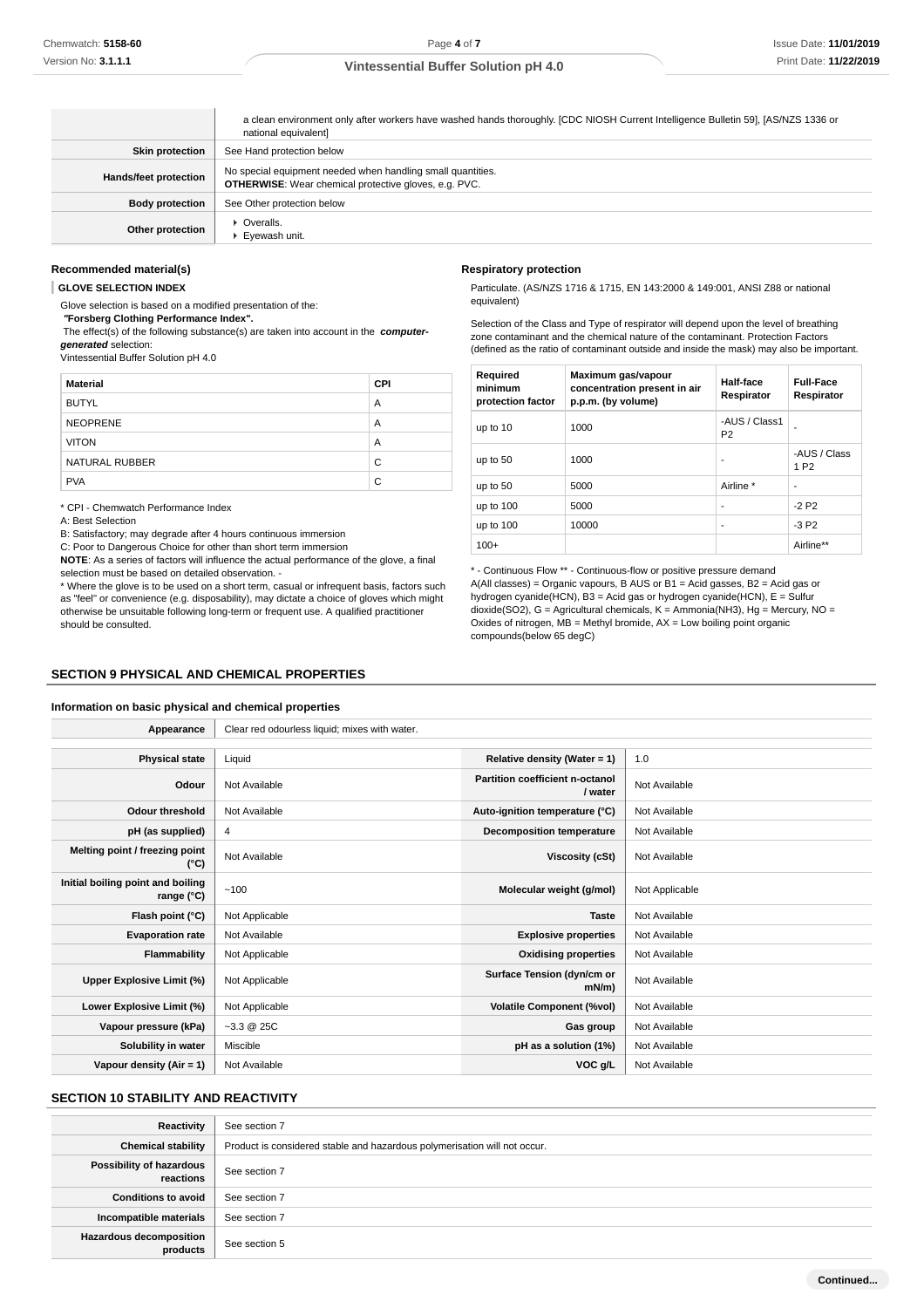# **SECTION 11 TOXICOLOGICAL INFORMATION**

### **Information on toxicological effects**

| Inhaled                              | Not normally a hazard due to non-volatile nature of product                                                                                                                                                                                                                                                                                                                                                                                                                                                                                                                                                                                                                                                                   |                                                      |  |
|--------------------------------------|-------------------------------------------------------------------------------------------------------------------------------------------------------------------------------------------------------------------------------------------------------------------------------------------------------------------------------------------------------------------------------------------------------------------------------------------------------------------------------------------------------------------------------------------------------------------------------------------------------------------------------------------------------------------------------------------------------------------------------|------------------------------------------------------|--|
| Ingestion                            | The material has NOT been classified by EC Directives or other classification systems as "harmful by ingestion". This is because of the lack of<br>corroborating animal or human evidence. The material may still be damaging to the health of the individual, following ingestion, especially where<br>pre-existing organ (e.g liver, kidney) damage is evident. Present definitions of harmful or toxic substances are generally based on doses<br>producing mortality rather than those producing morbidity (disease, ill-health). Gastrointestinal tract discomfort may produce nausea and<br>vomiting. In an occupational setting however, ingestion of insignificant quantities is not thought to be cause for concern. |                                                      |  |
| <b>Skin Contact</b>                  | The material is not thought to produce adverse health effects or skin irritation following contact (as classified by EC Directives using animal<br>models). Nevertheless, good hygiene practice requires that exposure be kept to a minimum and that suitable gloves be used in an occupational<br>setting.                                                                                                                                                                                                                                                                                                                                                                                                                   |                                                      |  |
| Eye                                  | Although the liquid is not thought to be an irritant (as classified by EC Directives), direct contact with the eye may produce transient discomfort<br>characterised by tearing or conjunctival redness (as with windburn).                                                                                                                                                                                                                                                                                                                                                                                                                                                                                                   |                                                      |  |
| Chronic                              | Long-term exposure to the product is not thought to produce chronic effects adverse to health (as classified by EC Directives using animal<br>models); nevertheless exposure by all routes should be minimised as a matter of course.                                                                                                                                                                                                                                                                                                                                                                                                                                                                                         |                                                      |  |
|                                      |                                                                                                                                                                                                                                                                                                                                                                                                                                                                                                                                                                                                                                                                                                                               |                                                      |  |
| <b>Vintessential Buffer Solution</b> | <b>TOXICITY</b>                                                                                                                                                                                                                                                                                                                                                                                                                                                                                                                                                                                                                                                                                                               | <b>IRRITATION</b>                                    |  |
| pH 4.0                               | Not Available                                                                                                                                                                                                                                                                                                                                                                                                                                                                                                                                                                                                                                                                                                                 | Not Available                                        |  |
|                                      | <b>TOXICITY</b>                                                                                                                                                                                                                                                                                                                                                                                                                                                                                                                                                                                                                                                                                                               | <b>IRRITATION</b>                                    |  |
| potassium hydrogen phthalate         | dermal (quinea pig) LD50: >1000 mg/kg $[2]$                                                                                                                                                                                                                                                                                                                                                                                                                                                                                                                                                                                                                                                                                   | Eye: no adverse effect observed (not irritating)[1]  |  |
|                                      | Oral (rat) LD50: >3200 mg/kg <sup>[2]</sup>                                                                                                                                                                                                                                                                                                                                                                                                                                                                                                                                                                                                                                                                                   | Skin: no adverse effect observed (not irritating)[1] |  |
|                                      | <b>TOXICITY</b>                                                                                                                                                                                                                                                                                                                                                                                                                                                                                                                                                                                                                                                                                                               | <b>IRRITATION</b>                                    |  |
| water                                | Oral (rat) LD50: >90000 mg/kg <sup>[2]</sup>                                                                                                                                                                                                                                                                                                                                                                                                                                                                                                                                                                                                                                                                                  | Not Available                                        |  |
| Legend:                              | 1. Value obtained from Europe ECHA Registered Substances - Acute toxicity 2.* Value obtained from manufacturer's SDS. Unless otherwise<br>specified data extracted from RTECS - Register of Toxic Effect of chemical Substances                                                                                                                                                                                                                                                                                                                                                                                                                                                                                               |                                                      |  |
|                                      |                                                                                                                                                                                                                                                                                                                                                                                                                                                                                                                                                                                                                                                                                                                               |                                                      |  |

| <b>POTASSIUM HYDROGEN</b><br><b>PHTHALATE</b> | Exposure to the material may result in a possible risk of irreversible effects. The material may produce mutagenic effects in man. This concern is<br>raised, generally, on the basis of<br>appropriate studies using mammalian somatic cells in vivo. Such findings are often supported by positive results from in vitro mutagenicity<br>studies.<br>Asthma-like symptoms may continue for months or even years after exposure to the material ceases. This may be due to a non-allergenic<br>condition known as reactive airways dysfunction syndrome (RADS) which can occur following exposure to high levels of highly irritating<br>compound. Key criteria for the diagnosis of RADS include the absence of preceding respiratory disease, in a non-atopic individual, with abrupt<br>onset of persistent asthma-like symptoms within minutes to hours of a documented exposure to the irritant. A reversible airflow pattern, on<br>spirometry, with the presence of moderate to severe bronchial hyperreactivity on methacholine challenge testing and the lack of minimal<br>lymphocytic inflammation, without eosinophilia, have also been included in the criteria for diagnosis of RADS. RADS (or asthma) following an<br>irritating inhalation is an infrequent disorder with rates related to the concentration of and duration of exposure to the irritating substance.<br>Industrial bronchitis, on the other hand, is a disorder that occurs as result of exposure due to high concentrations of irritating substance (often<br>particulate in nature) and is completely reversible after exposure ceases. The disorder is characterised by dyspnea, cough and mucus<br>production. |                                 |                                                                                    |
|-----------------------------------------------|------------------------------------------------------------------------------------------------------------------------------------------------------------------------------------------------------------------------------------------------------------------------------------------------------------------------------------------------------------------------------------------------------------------------------------------------------------------------------------------------------------------------------------------------------------------------------------------------------------------------------------------------------------------------------------------------------------------------------------------------------------------------------------------------------------------------------------------------------------------------------------------------------------------------------------------------------------------------------------------------------------------------------------------------------------------------------------------------------------------------------------------------------------------------------------------------------------------------------------------------------------------------------------------------------------------------------------------------------------------------------------------------------------------------------------------------------------------------------------------------------------------------------------------------------------------------------------------------------------------------------------------------------------------------------------------------------|---------------------------------|------------------------------------------------------------------------------------|
| <b>WATER</b>                                  | No significant acute toxicological data identified in literature search.                                                                                                                                                                                                                                                                                                                                                                                                                                                                                                                                                                                                                                                                                                                                                                                                                                                                                                                                                                                                                                                                                                                                                                                                                                                                                                                                                                                                                                                                                                                                                                                                                             |                                 |                                                                                    |
|                                               |                                                                                                                                                                                                                                                                                                                                                                                                                                                                                                                                                                                                                                                                                                                                                                                                                                                                                                                                                                                                                                                                                                                                                                                                                                                                                                                                                                                                                                                                                                                                                                                                                                                                                                      |                                 |                                                                                    |
| <b>Acute Toxicity</b>                         | ×                                                                                                                                                                                                                                                                                                                                                                                                                                                                                                                                                                                                                                                                                                                                                                                                                                                                                                                                                                                                                                                                                                                                                                                                                                                                                                                                                                                                                                                                                                                                                                                                                                                                                                    | Carcinogenicity                 | ×                                                                                  |
| <b>Skin Irritation/Corrosion</b>              | ×                                                                                                                                                                                                                                                                                                                                                                                                                                                                                                                                                                                                                                                                                                                                                                                                                                                                                                                                                                                                                                                                                                                                                                                                                                                                                                                                                                                                                                                                                                                                                                                                                                                                                                    | Reproductivity                  | ×                                                                                  |
| <b>Serious Eye Damage/Irritation</b>          | ×                                                                                                                                                                                                                                                                                                                                                                                                                                                                                                                                                                                                                                                                                                                                                                                                                                                                                                                                                                                                                                                                                                                                                                                                                                                                                                                                                                                                                                                                                                                                                                                                                                                                                                    | <b>STOT - Single Exposure</b>   | ×                                                                                  |
| <b>Respiratory or Skin</b><br>sensitisation   | ×                                                                                                                                                                                                                                                                                                                                                                                                                                                                                                                                                                                                                                                                                                                                                                                                                                                                                                                                                                                                                                                                                                                                                                                                                                                                                                                                                                                                                                                                                                                                                                                                                                                                                                    | <b>STOT - Repeated Exposure</b> | ×                                                                                  |
| <b>Mutagenicity</b>                           | ×                                                                                                                                                                                                                                                                                                                                                                                                                                                                                                                                                                                                                                                                                                                                                                                                                                                                                                                                                                                                                                                                                                                                                                                                                                                                                                                                                                                                                                                                                                                                                                                                                                                                                                    | <b>Aspiration Hazard</b>        | ×                                                                                  |
|                                               |                                                                                                                                                                                                                                                                                                                                                                                                                                                                                                                                                                                                                                                                                                                                                                                                                                                                                                                                                                                                                                                                                                                                                                                                                                                                                                                                                                                                                                                                                                                                                                                                                                                                                                      |                                 | Lomand: Data aithor not quailable or does not fill the exiteria for elegation tion |

**Legend:**  $\mathbf{X}$  – Data either not available or does not fill the criteria for classification – Data available to make classification

# **SECTION 12 ECOLOGICAL INFORMATION**

| <b>Toxicity</b>                                |                  |                           |                               |                                      |
|------------------------------------------------|------------------|---------------------------|-------------------------------|--------------------------------------|
| <b>Vintessential Buffer Solution</b><br>pH 4.0 | <b>ENDPOINT</b>  | <b>TEST DURATION (HR)</b> | <b>SPECIES</b>                | <b>SOURCE</b><br><b>VALUE</b>        |
|                                                | Not<br>Available | Not Available             | Not Available                 | Not<br>Not<br>Available<br>Available |
|                                                | <b>ENDPOINT</b>  | <b>TEST DURATION (HR)</b> | <b>SPECIES</b>                | <b>SOURCE</b><br><b>VALUE</b>        |
| potassium hydrogen phthalate                   | <b>LC50</b>      | 96                        | Fish                          | $>100$ mg/L<br>2                     |
|                                                | EC50             | 72                        | Algae or other aquatic plants | 19.885mg/L<br>2                      |
|                                                | <b>NOEC</b>      | 72                        | Crustacea                     | 100mg/L<br>2                         |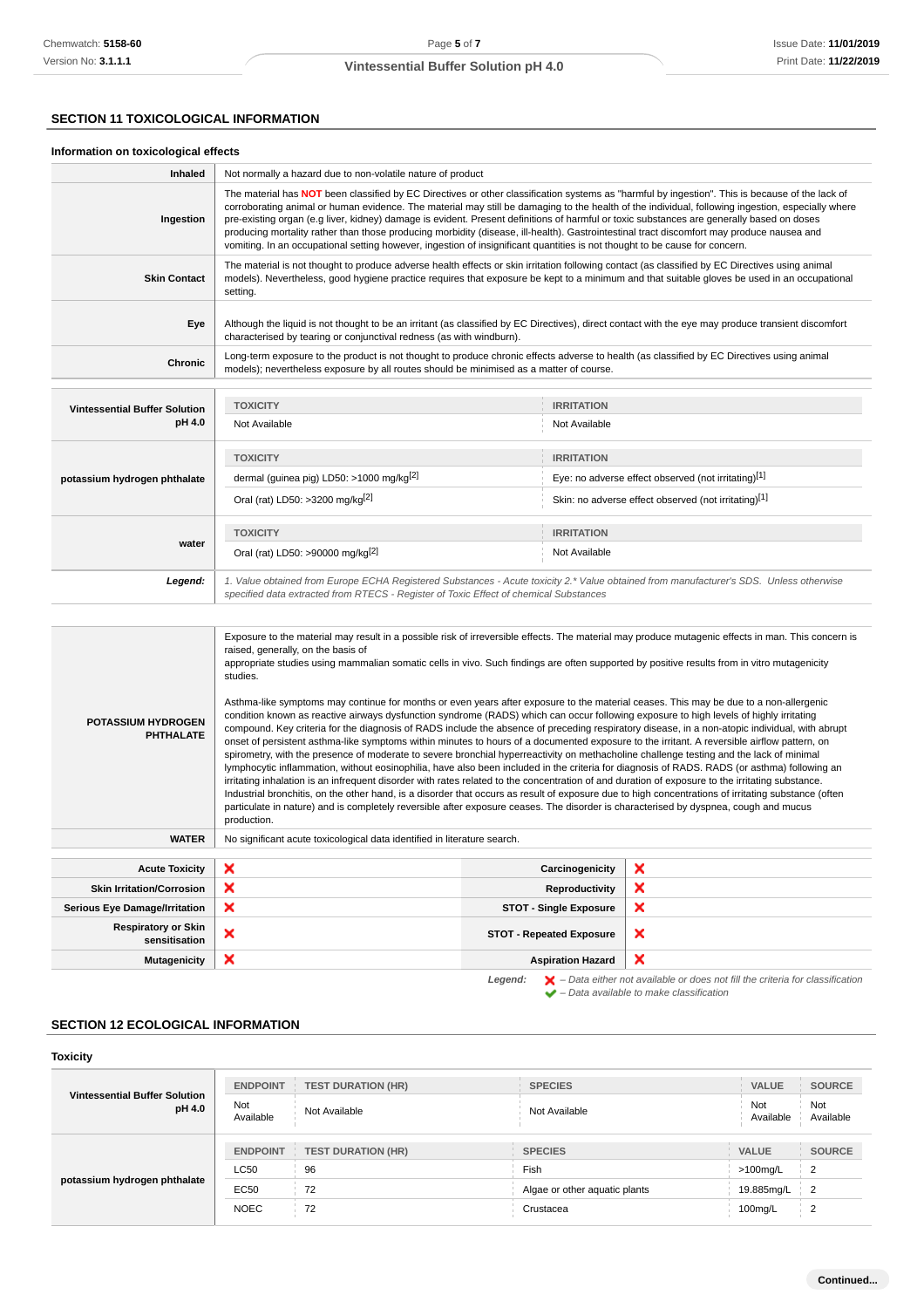|         | <b>ENDPOINT</b>                                                                                                                                                                                                                                                                                                                                                                                 | <b>TEST DURATION (HR)</b> | <b>SPECIES</b>                | <b>VALUE</b> | <b>SOURCE</b>   |
|---------|-------------------------------------------------------------------------------------------------------------------------------------------------------------------------------------------------------------------------------------------------------------------------------------------------------------------------------------------------------------------------------------------------|---------------------------|-------------------------------|--------------|-----------------|
| water   | <b>LC50</b>                                                                                                                                                                                                                                                                                                                                                                                     | 96                        | Fish                          | 897.520mg/L  | $\frac{1}{2}$ 3 |
|         | EC50                                                                                                                                                                                                                                                                                                                                                                                            | 96                        | Algae or other aquatic plants | 8768.874mg/L | - 3             |
| Legend: | Extracted from 1. IUCLID Toxicity Data 2. Europe ECHA Registered Substances - Ecotoxicological Information - Aquatic Toxicity 3. EPIWIN Suite<br>V3.12 (QSAR) - Aquatic Toxicity Data (Estimated) 4. US EPA, Ecotox database - Aquatic Toxicity Data 5. ECETOC Aquatic Hazard Assessment<br>Data 6. NITE (Japan) - Bioconcentration Data 7. METI (Japan) - Bioconcentration Data 8. Vendor Data |                           |                               |              |                 |

#### **DO NOT** discharge into sewer or waterways.

# **Persistence and degradability**

| Ingredient | 'Soil | п<br>All |
|------------|-------|----------|
| water      | LOW   | LOW      |

### **Bioaccumulative potential**

| Ingredient       | <b>Bioaccumulation</b> |  |  |
|------------------|------------------------|--|--|
| water            | LOW (LogKOW = -1.38)   |  |  |
| Mobility in soil |                        |  |  |

# **Ingredient Mobility** water  $LOW (KOC = 14.3)$

# **SECTION 13 DISPOSAL CONSIDERATIONS**

#### **Waste treatment methods**

| ► Recycle wherever possible or consult manufacturer for recycling options.<br>Consult State Land Waste Management Authority for disposal.<br>Product / Packaging disposal<br>Bury residue in an authorised landfill.<br>Recycle containers if possible, or dispose of in an authorised landfill. |  |
|--------------------------------------------------------------------------------------------------------------------------------------------------------------------------------------------------------------------------------------------------------------------------------------------------|--|
|--------------------------------------------------------------------------------------------------------------------------------------------------------------------------------------------------------------------------------------------------------------------------------------------------|--|

# **SECTION 14 TRANSPORT INFORMATION**

# **Labels Required Marine Pollutant** NO **HAZCHEM** Not Applicable

# **Land transport (ADG): NOT REGULATED FOR TRANSPORT OF DANGEROUS GOODS**

**Air transport (ICAO-IATA / DGR): NOT REGULATED FOR TRANSPORT OF DANGEROUS GOODS**

#### **Sea transport (IMDG-Code / GGVSee): NOT REGULATED FOR TRANSPORT OF DANGEROUS GOODS**

**Transport in bulk according to Annex II of MARPOL and the IBC code** Not Applicable

#### **SECTION 15 REGULATORY INFORMATION**

**Safety, health and environmental regulations / legislation specific for the substance or mixture**

**POTASSIUM HYDROGEN PHTHALATE IS FOUND ON THE FOLLOWING REGULATORY LISTS**

Australia Inventory of Chemical Substances (AICS)

#### **WATER IS FOUND ON THE FOLLOWING REGULATORY LISTS**

Australia Inventory of Chemical Substances (AICS) IMO IBC Code Chapter 18: List of products to which the Code does not apply

#### **National Inventory Status**

| <b>National Inventory</b>     | <b>Status</b>                            |  |  |
|-------------------------------|------------------------------------------|--|--|
| Australia - AICS              | Yes                                      |  |  |
| Canada - DSL                  | Yes                                      |  |  |
| Canada - NDSL                 | No (water; potassium hydrogen phthalate) |  |  |
| China - IECSC                 | Yes                                      |  |  |
| Europe - EINEC / ELINCS / NLP | Yes                                      |  |  |
| Japan - ENCS                  | Yes                                      |  |  |
| Korea - KECI                  | Yes                                      |  |  |
| New Zealand - NZIoC           | Yes                                      |  |  |
| Philippines - PICCS           | Yes                                      |  |  |
| USA - TSCA                    | Yes                                      |  |  |